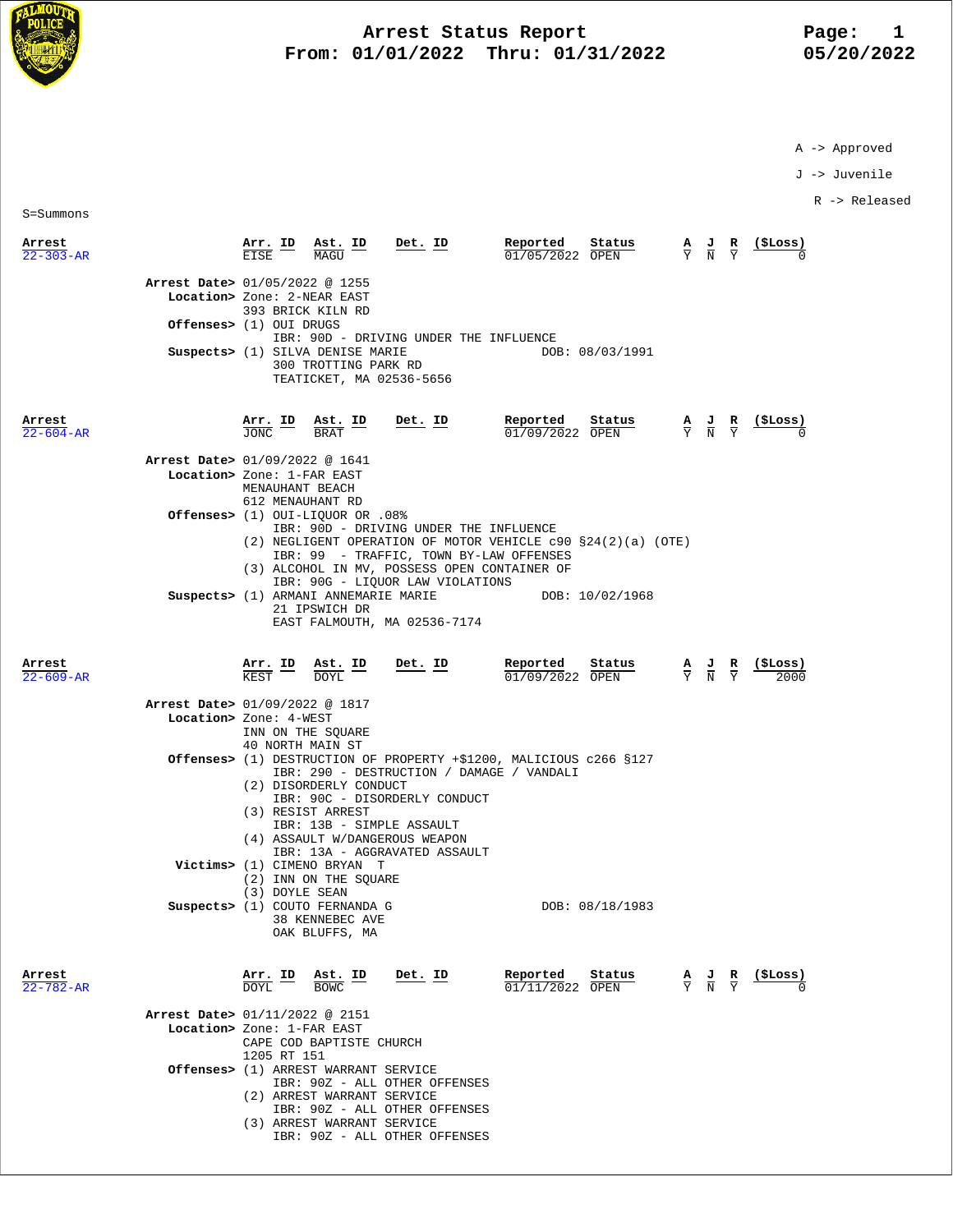## Arrest Status Report **Page: 2 From: 01/01/2022 Thru: 01/31/2022 05/20/2022**

A -> Approved

J -> Juvenile R -> Released S=Summons (4) UNLICENSED OPERATION OF MV IBR: 99 - TRAFFIC, TOWN BY-LAW OFFENSES (5) REGISTRATION REVOKED, OP MV WITH IBR: 99 - TRAFFIC, TOWN BY-LAW OFFENSES (6) NUMBER PLATE VIOLATION TO CONCEAL ID (ATTACHING) IBR: 99 - TRAFFIC, TOWN BY-LAW OFFENSES (7) SPEEDING RATE OF SPEED EXCEEDING POSTED LIMIT IBR: 99 - TRAFFIC, TOWN BY-LAW OFFENSES (8) NUMBER PLATE VIOLATION IBR: 99 - TRAFFIC, TOWN BY-LAW OFFENSES (9) UNINSURED MOTOR VEHICLE IBR: 99 - TRAFFIC, TOWN BY-LAW OFFENSES **Suspects>** (1) OWENS BRUCE TYRONE 360 SAM TURNER RD EAST FALMOUTH, MA 02536-3915 **Arrest Arr. ID Ast. ID Det. ID Reported Status A J R (\$Loss)**  $\overline{22-1026}$ -AR DEVI DEVI DACJ  $\overline{D}$  DACJ  $\overline{D}$   $\overline{D}$   $\overline{D}$   $\overline{D}$   $\overline{D}$   $\overline{D}$   $\overline{D}$   $\overline{D}$   $\overline{D}$   $\overline{D}$   $\overline{D}$   $\overline{D}$   $\overline{D}$   $\overline{D}$   $\overline{D}$   $\overline{D}$   $\overline{D}$   $\overline{D}$   $\overline{D}$   $\over$  **Arrest Date>** 01/15/2022 @ 0151  **Location>** Zone: 1-FAR EAST DUNKIN DONUTS-BUS STOP 363 EAST FALMOUTH HWY  **Offenses>** (1) ARREST WARRANT SERVICE IBR: 90Z - ALL OTHER OFFENSES (2) ARREST WARRANT SERVICE IBR: 90Z - ALL OTHER OFFENSES (3) ARREST WARRANT SERVICE IBR: 90Z - ALL OTHER OFFENSES **Suspects>** (1) WARE STEVEN R DOB: 03/08/1991 49 COUNTY RD MASHPEE, MA 02649-3199 **Arrest Arr. ID Ast. ID Det. ID Reported Status A J R (\$Loss)** 22-1187-AR CARD 01/17/2022 OPEN Y N Y 0  **Arrest Date>** 01/17/2022 @ 0918  **Location>** Zone: 2-NEAR EAST 105 HOMESTEAD LN  **Offenses>** (1) A&B ON +60/DISABLED IBR: 13B - SIMPLE ASSAULT (2) ANIMAL, CRUELTY TO IBR: 90Z - ALL OTHER OFFENSES  **Victims>** (1) DOCEKAL TAMMIE B **Suspects>** (1) PETERSON ARIANA M DOB: 09/15/1989 105 HOMESTEAD LN FALMOUTH, MA 02540 **Arrest Arr. ID Ast. ID Det. ID Reported Status A J R (\$Loss)** 22-1425-AR MURC CARP 01/20/2022 OPEN Y N N 0  **Arrest Date>** 01/20/2022 @ 1430  **Location>** Zone: 1-FAR EAST 31 CARRIAGE SHOP RD  **Offenses>** (1) A&B WITH DANGEROUS WEAPON IBR: 13A - AGGRAVATED ASSAULT (2) NEGLIGENT OPERATION OF MOTOR VEHICLE c90 §24(2)(a) (OTE) IBR: 99 - TRAFFIC, TOWN BY-LAW OFFENSES (3) KIDNAPPING IBR: 100 - KIDNAPPING / ABDUCTION (4) HOME INVASION IBR: 120 - ROBBERY (5) FIREARM IN FELONY, POSSESS

- IBR: 520 WEAPON LAW VIOLATIONS
- (6) FIREARM WITHIN 500 FT OF DWELLING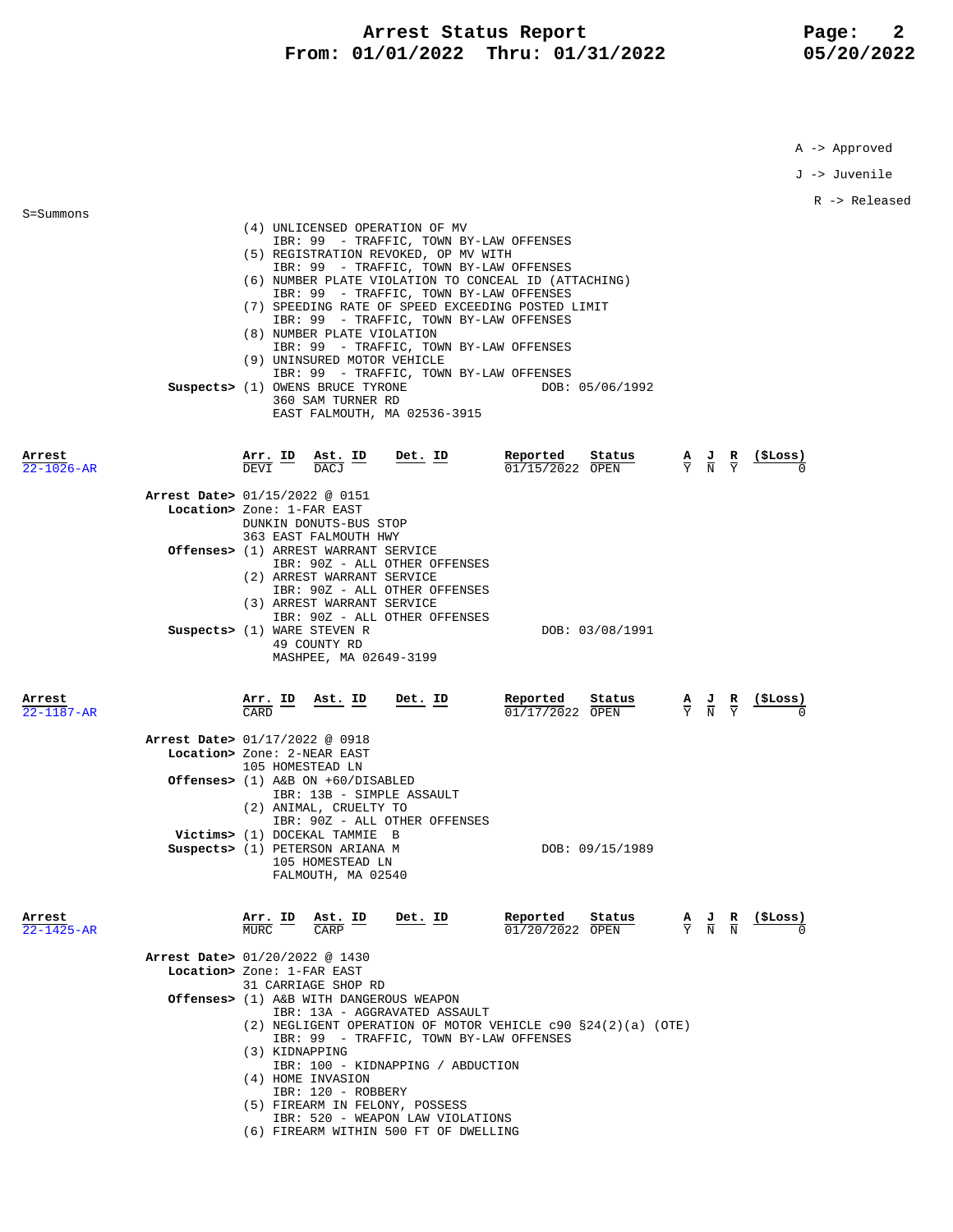## **Arrest Status Report** Page: 3<br>11/01/2022 Thru: 01/31/2022 05/20/2022 **From: 01/01/2022 Thru: 01/31/2022**

A -> Approved

J -> Juvenile

R -> Released

| S=Summons        |                                                                                                    |
|------------------|----------------------------------------------------------------------------------------------------|
|                  | IBR: 520 - WEAPON LAW VIOLATIONS<br>(7) KIDNAPPING                                                 |
|                  | IBR: 100 - KIDNAPPING / ABDUCTION                                                                  |
|                  | (8) KIDNAPPING<br>IBR: 100 - KIDNAPPING / ABDUCTION                                                |
|                  | (9) KIDNAPPING                                                                                     |
|                  | IBR: 100 - KIDNAPPING / ABDUCTION                                                                  |
|                  | (10) ASSAULT W/DANGEROUS WEAPON<br>IBR: 13A - AGGRAVATED ASSAULT                                   |
|                  | (11) FIREARM VIOL WITH 3 PRIOR VIOLENT/DRUG CRIMES (CAREER CRIMINAL)                               |
|                  | IBR: 520 - WEAPON LAW VIOLATIONS                                                                   |
|                  | (12) ASSAULT IN DWELLING, FIREARM-ARMED<br>IBR: 13A - AGGRAVATED ASSAULT                           |
|                  | (13) STOP FOR POLICE, FAIL                                                                         |
|                  | IBR: 99 - TRAFFIC, TOWN BY-LAW OFFENSES<br>(14) SPEEDING                                           |
|                  | IBR: 99 - TRAFFIC, TOWN BY-LAW OFFENSES                                                            |
|                  | (15) OUI DRUGS                                                                                     |
|                  | IBR: 90D - DRIVING UNDER THE INFLUENCE<br>(16) LEAVE SCENE OF PROPERTY DAMAGE                      |
|                  | IBR: 99 - TRAFFIC, TOWN BY-LAW OFFENSES                                                            |
|                  | (17) MARKED LANES VIOLATION<br>IBR: 99 - TRAFFIC, TOWN BY-LAW OFFENSES                             |
|                  | (18) STOP/YIELD, FAIL TO                                                                           |
|                  | IBR: 99 - TRAFFIC, TOWN BY-LAW OFFENSES                                                            |
|                  | (19) SCHOOL BUS, FAIL STOP FOR<br>IBR: 99 - TRAFFIC, TOWN BY-LAW OFFENSES                          |
|                  | Victims> (1) HENDRICKS MARCY A                                                                     |
|                  | (2) MILLS BILLIE REDDOVE<br>(3) DICICCO DENNIS A                                                   |
|                  | (4) TREMBLAY KAITLYN MARIE                                                                         |
|                  | (5) DONOHOE DENNIS J                                                                               |
|                  | (6) CABRAL MATHEW JOSEPH<br>Suspects> (1) PURDIE BRYAN C<br>DOB: 01/24/1989                        |
|                  | 1 WAMPANOAG DR Apt. #A6                                                                            |
|                  |                                                                                                    |
|                  | MASHPEE, MA 02649-3202                                                                             |
|                  |                                                                                                    |
| Arrest           | Arr. ID<br>Ast. ID<br>Det. ID<br>Reported<br>$($ SLoss $)$<br>Status                               |
| $22 - 1606 - AR$ | $\frac{A}{Y}$ $\frac{J}{N}$ $\frac{R}{Y}$<br>01/22/2022 OPEN<br>DESM                               |
|                  | Arrest Date> 01/22/2022 @ 1845                                                                     |
|                  | Location> Zone: 5-NORTH                                                                            |
|                  | 180 RT 151                                                                                         |
|                  | Offenses> (1) OUI-LIQUOR OR .08%, 2ND OFFENSE<br>IBR: 90D - DRIVING UNDER THE INFLUENCE            |
|                  | $(2)$ NEGLIGENT OPERATION OF MOTOR VEHICLE c90 §24(2)(a) (OTE)                                     |
|                  | IBR: 99 - TRAFFIC, TOWN BY-LAW OFFENSES<br>(3) MARKED LANES VIOLATION                              |
|                  | IBR: 99 - TRAFFIC, TOWN BY-LAW OFFENSES                                                            |
|                  | Suspects> (1) MINDNICH CHRISTOPHER L<br>DOB: 10/21/1950                                            |
|                  | 15 CHESTER ST<br>FALMOUTH, MA 02540-2804                                                           |
|                  |                                                                                                    |
| Arrest           | Reported<br>Status<br>(ŞLoss)<br>Det. ID                                                           |
| $22 - 1640 - AR$ | Arr. ID<br>Ast. ID<br>$\frac{A}{Y}$ $\frac{J}{N}$ $\frac{R}{Y}$<br>VIJO<br>01/23/2022 OPEN<br>MASJ |
|                  |                                                                                                    |
|                  | Arrest Date> 01/23/2022 @ 0210<br>Location> Zone: 5-NORTH                                          |
|                  | FALMOUTH JEWISH CONGREGATION                                                                       |
|                  | 7 HATCHVILLE RD                                                                                    |
|                  | 0ffenses> (1) OUI-LIQUOR OR .08%<br>IBR: 90D - DRIVING UNDER THE INFLUENCE                         |
|                  | (2) NEGLIGENT OPERATION OF MOTOR VEHICLE $c90 S24(2)(a)$ (OTE)                                     |
|                  | IBR: 99 - TRAFFIC, TOWN BY-LAW OFFENSES<br>Suspects> (1) BRAGA ANDREIA P<br>DOB: 02/20/1991        |
|                  | 78 BARROWS RD<br>EAST FALMOUTH, MA 02536-5449                                                      |